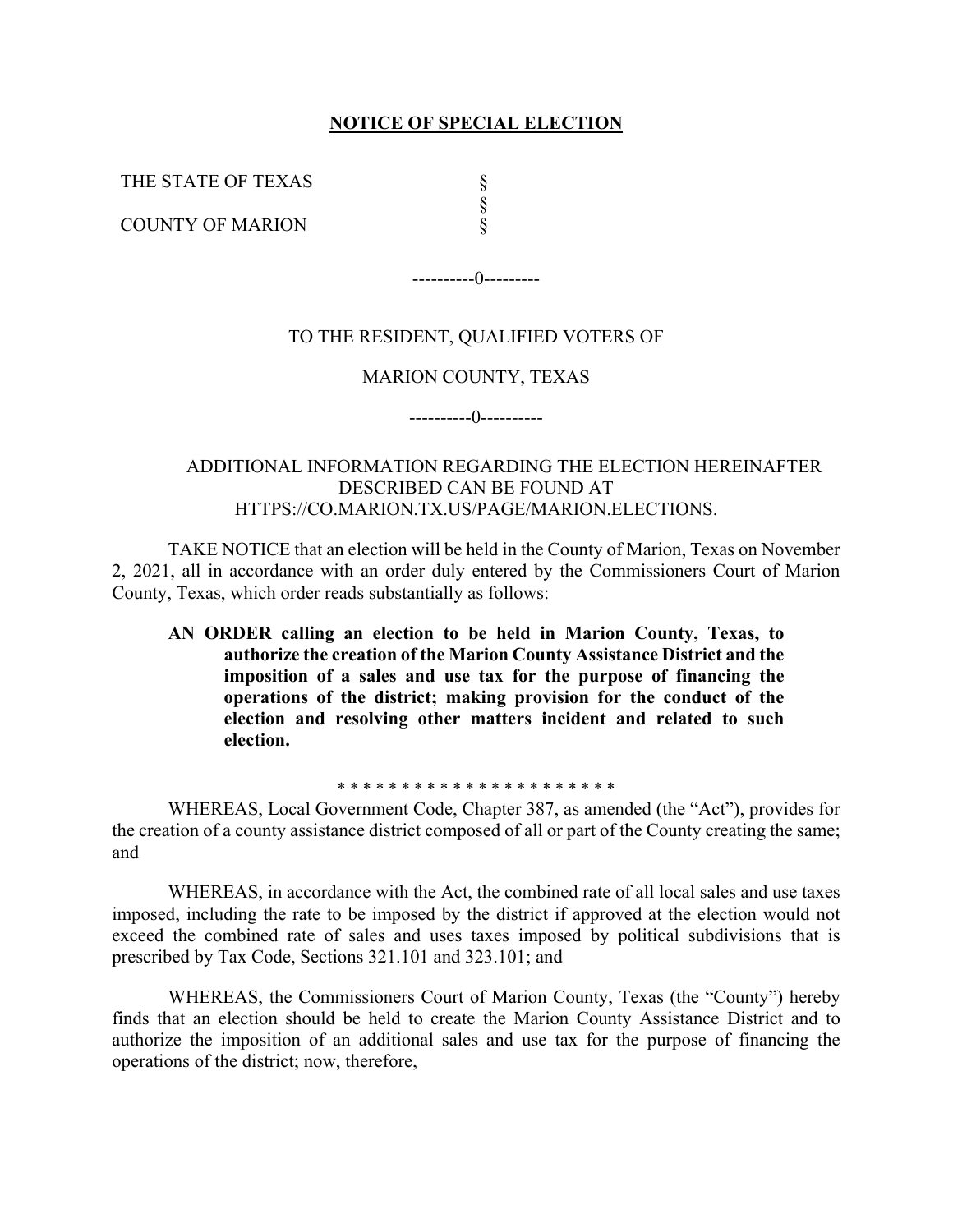## BE IT ORDERED, ADJUDGED AND DECREED BY THE COMMISSIONERS COURT OF MARION COUNTY, TEXAS:

SECTION 1: An election shall be held on the  $2<sup>nd</sup>$  day of November, 2021, within the boundaries of the proposed District set forth in Section 2 hereof, which date is not less than seventy-eight (78) days from the date of the adoption hereof and is a uniform election date pursuant to Texas Election Code, Section 41.001, for the purpose of submitting the following measure:

"SHALL the Marion County Assistance District (with boundaries being all portions of the territory situated in Marion County, Texas excluding all territory within the municipal limits of the City of Jefferson, Texas) be created and a sales and use tax at the rate of 1.50 percent be imposed for the purpose of financing the operations of the District "

 $SECTION 2:$  The boundaries of the proposed District shall be all portions of the territory of Marion County, Texas excluding all territory within the municipal limits of the City of Jefferson, Texas.

SECTION 3: In accordance with the provisions of an election services contract (the "Contract") with the Marion County Clerk, the location, dates and times for early voting for this election shall be as shown in **Exhibit A**, which is attached hereto and incorporated herein by reference as a part hereof for all purposes. Vickie Smith, Marion County Clerk, is hereby appointed early voting clerk and shall appoint and designate deputy clerks for early voting in accordance with the Contract.

For purposes of processing ballots cast in early voting, the election officers for the early voting ballot board for this election shall be appointed and designated in accordance with the provisions of the Contract.

SECTION 4: The Election Day Vote Centers are as shown in **Exhibit B** attached hereto and incorporated herein by reference as a part hereof for all purposes. The election officers for each Vote Center and the maximum number of clerks shall be determined and appointed in accordance with the Contract.

For purposes of processing ballots cast in early voting, the election officers for the early voting ballot board for this election shall be appointed and designated in accordance with the provisions of the Contract.

On election day, the polls shall be open from 7:00 a.m. to 7:00 p.m.

SECTION 5: A voting system or systems meeting the standards and requirements of the Texas Election Code, as amended, is hereby adopted and approved for early voting by personal appearance and by mail and for election day voting.

Ballots shall be prepared in accordance with the Texas Election Code, and permit electors to vote "FOR" or "AGAINST" the aforesaid measure which shall appear on the ballot substantially as follows: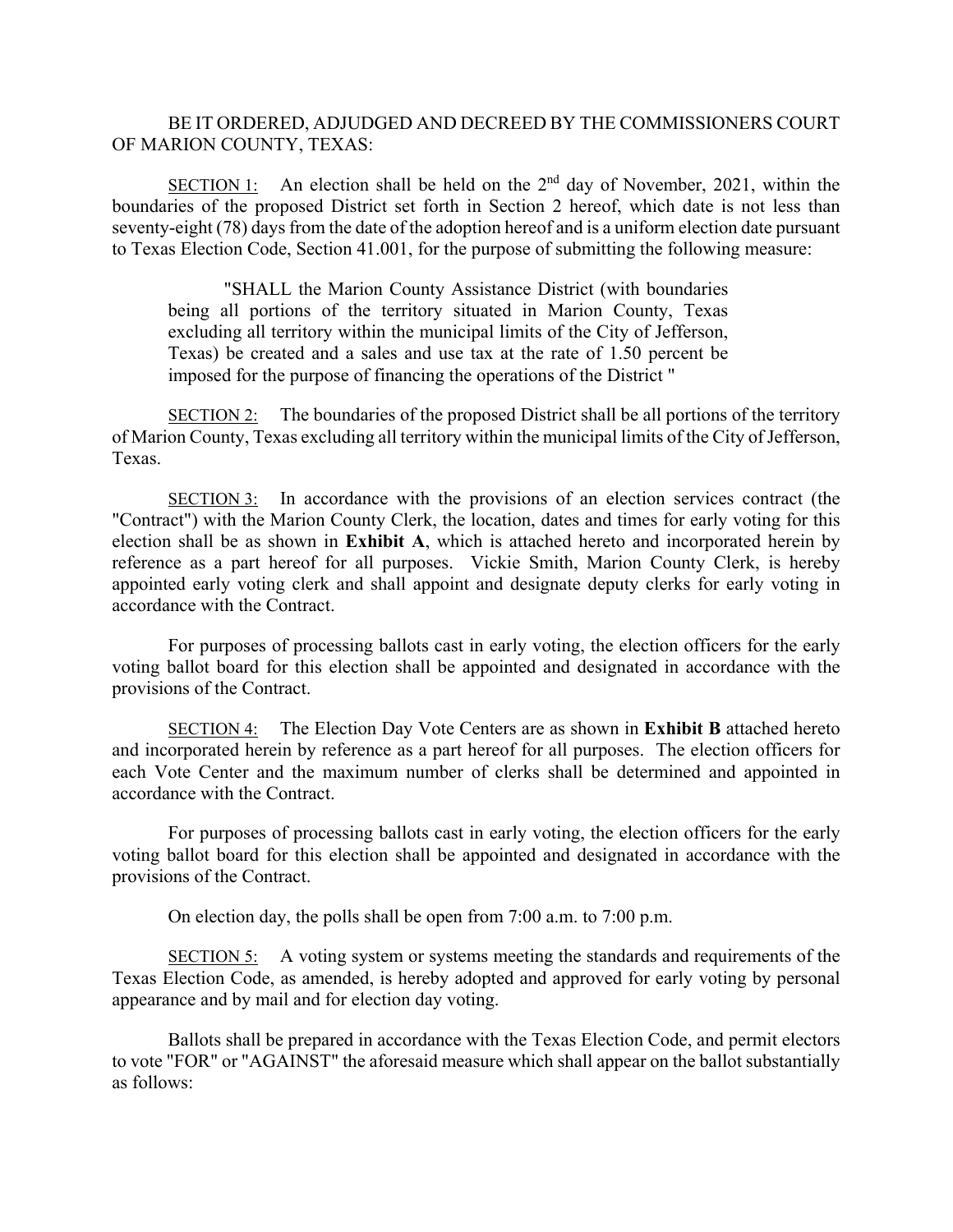MARION COUNTY ASSISTANCE DISTRICT PROPOSITION A

"AUTHORIZING THE CREATION OF THE MARION COUNTY ASSISTANCE DISTRICT AND THE IMPOSITION OF A SALES AND USE TAX AT THE RATE OF 1.50 PERCENT FOR THE PURPOSE OF FINANCING THE OPERATIONS OF THE DISTRICT"

SECTION 6: The Central Counting Station for the tabulation and counting of ballots for this election shall be located at the Marion County Courthouse, 102 W. Austin Street, Jefferson, Texas, and the persons to serve as Manager, Tabulation Supervisor, Presiding Judge and Alternate Presiding Judge at the Central Counting Station shall be appointed in accordance with the Contract. The Manager and Presiding Judge of the Central Counting Station may appoint clerks to serve at such Station, as provided by Section 127.006 of the Election Code.

SECTION 7: All resident qualified electors within the boundaries of the proposed district shall be permitted to vote at said election. This election shall be held and conducted in accordance with the provisions of the Texas Election Code and the Act, and as may be required by law, all election materials and proceedings shall be printed in both English and Spanish.

SECTION 8: Notice of election, including a Spanish translation thereof, shall be published at least one time in a newspaper of general circulation in the County, with such publication occurring not more than 30 days and not less than 10 days before Election Day. Additionally, the notice shall be posted (i) on the bulletin board used for posting notices of the Commissioners Court meetings.

SECTION 9: The County Judge, County Clerk, County Auditor or other appropriate official, is hereby authorized to correct, modify or change the information herein based upon the final locations and times agreed upon by and between the Marion County Clerk and the County Judge. Additionally, the County Judge and other County officials are hereby authorized to sign this Order and all other documents associated with the election.

\* \* \*

YOU WILL, THEREFORE, take notice of all the matters and facts set out in the foregoing Notice of Election.

 //s// Vickie Smith, County Clerk and Ex-Officio Clerk of the Commissioners Court, Marion County, Texas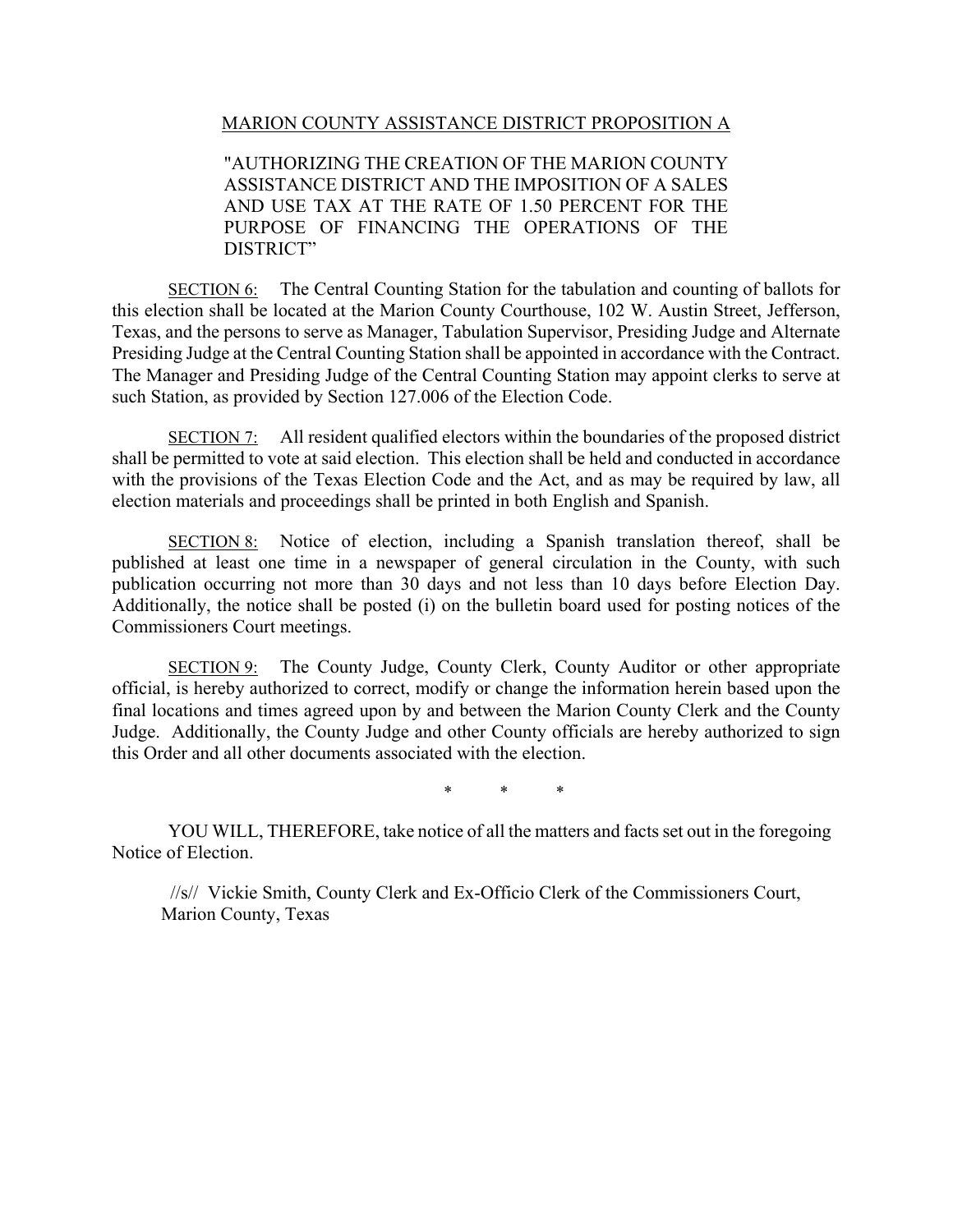### **EXHIBIT A**

#### **MARION COUNTY EARLY VOTING LOCATION, DATES AND HOURS**

Early voting for this election shall begin on Monday, October 18, 2021 and end on Friday, October 29, 2021, and the dates and hours designated for early voting by personal appearance shall be as set forth below:

#### **Main Early Voting Polling Place, Dates and Times**

Marion County Election Building 504 N. Alley Jefferson, Texas 75657

Dates Hours Monday, October 18, 2021 through Friday, October 22, 2021 8:00 a.m. – 5:00 p.m Monday, October 25, 2021 through Friday, October 29, 2021 8:00 a.m. - 5:00 p.m

## **Early Voting By Mail**

Applications for voting by mail should be received (not post marked) no later than the close of business (5:00 p.m.) on October 22, 2021. Applications should be sent to:

> Early Voting Clerk Vickie Smith, Marion County Clerk 102 W. Austin St., Room 206 Jefferson, TX 75657 fax: (903) 665-7936 email: vickie.smith@co.marion.tx.us

If an application for ballot by mail is faxed or emailed (or if a federal postcard application is faxed), the applicant must also mail the original application so that the early voting clerk receives the original no later than four days after receiving the emailed or faxed copy.